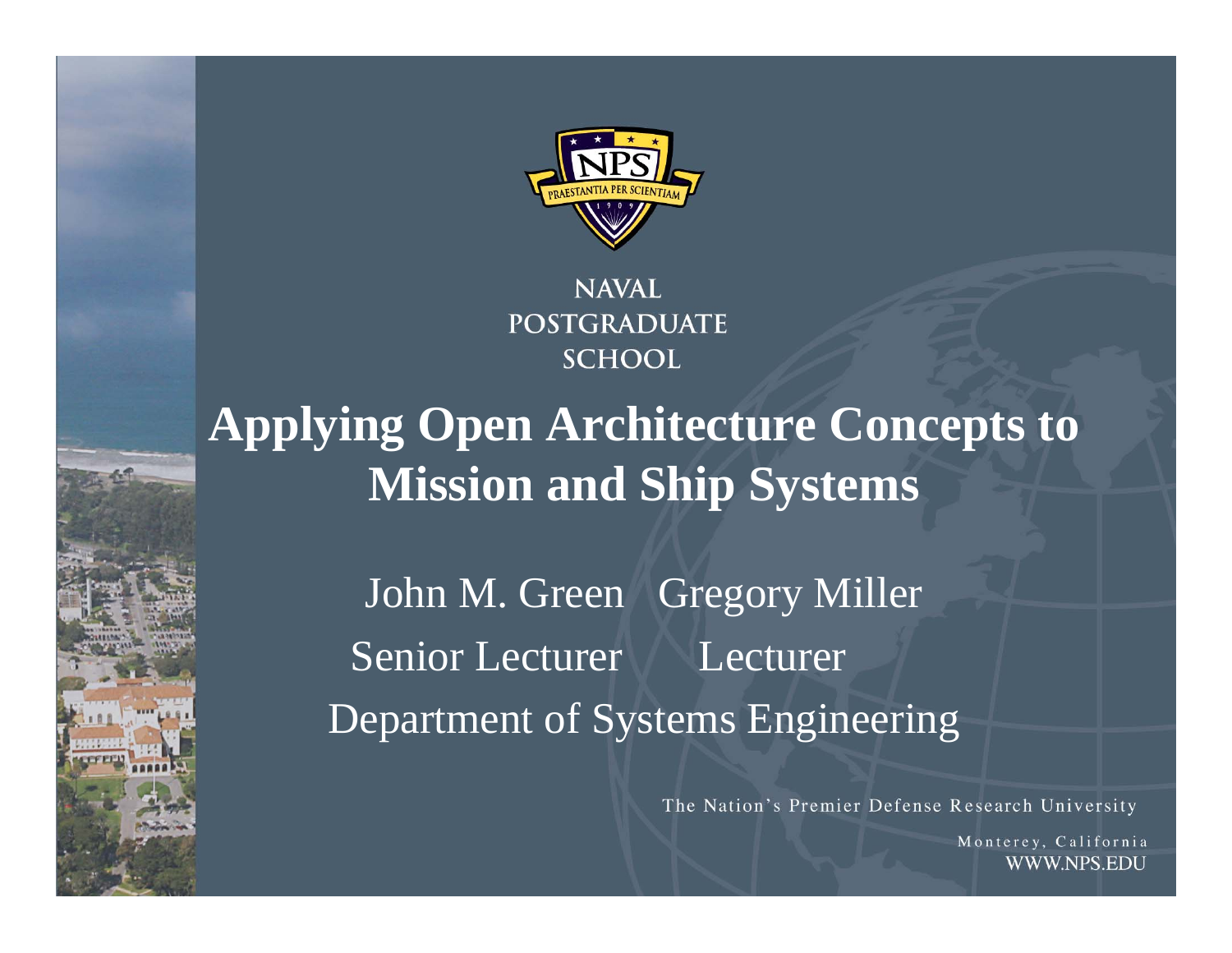

- • Purpose: *to introduce a simulation based methodology to facilitate development of a software product line architecture concept for the Navy's C5ISR systems.*
- • Two key advantages to the proposed methodology:
	- 1. it provides a formal systems approach to the verification of the product line architecture requirements consistent with the Department of Defense Architecture Framework.
	- 2. it provides a medium for the iterative development of architectures that blend the operational concepts of FORCEnet with the system and technical imperatives of Open Architecture and Services-Oriented Architecture (SOA).

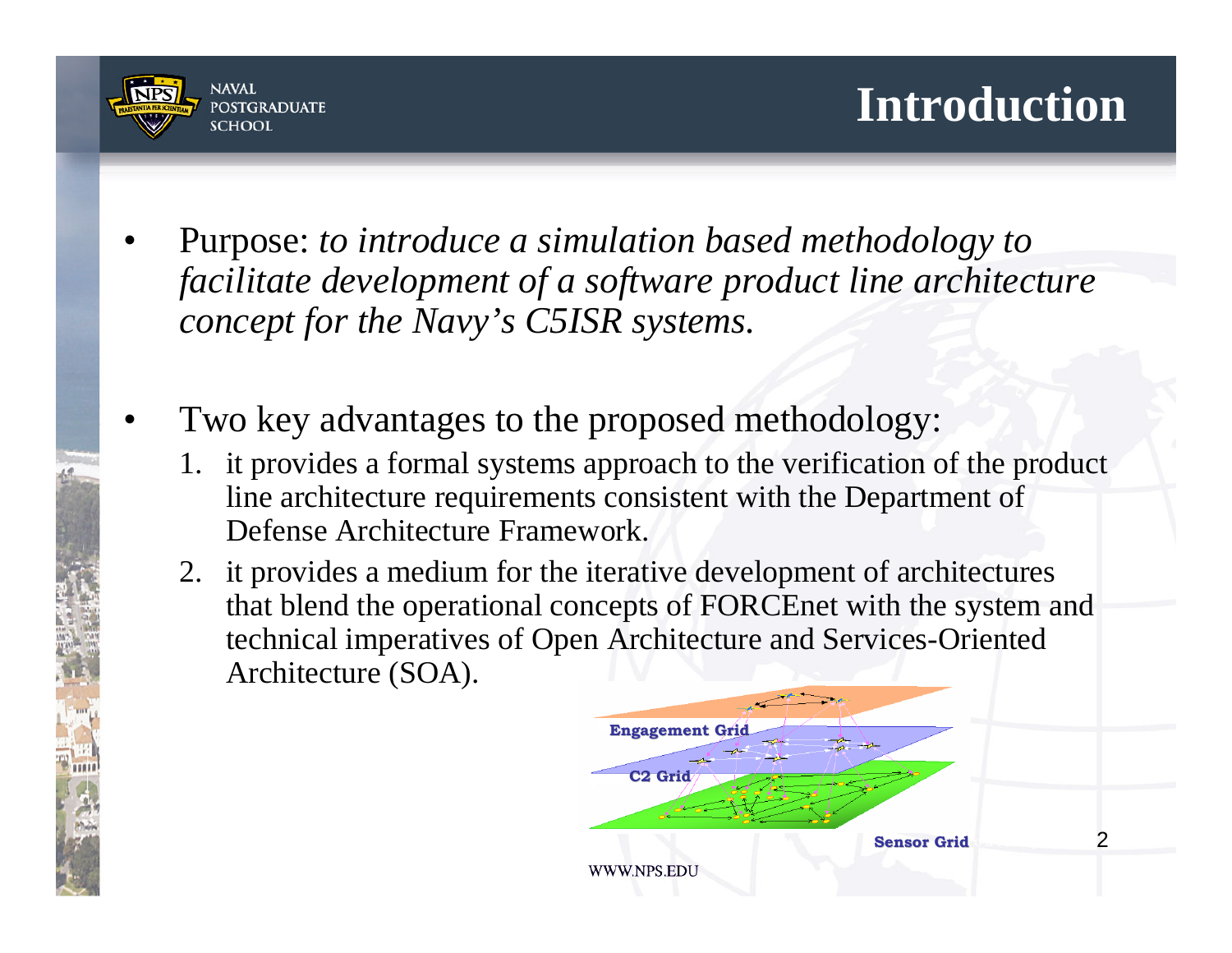

- Background
- Technical Approach
	- Key Concepts
	- –Open Architecture
	- Domain Modeling
	- Formal Methods
	- H-P Method
	- Details of the Technical Approach
- Conclusion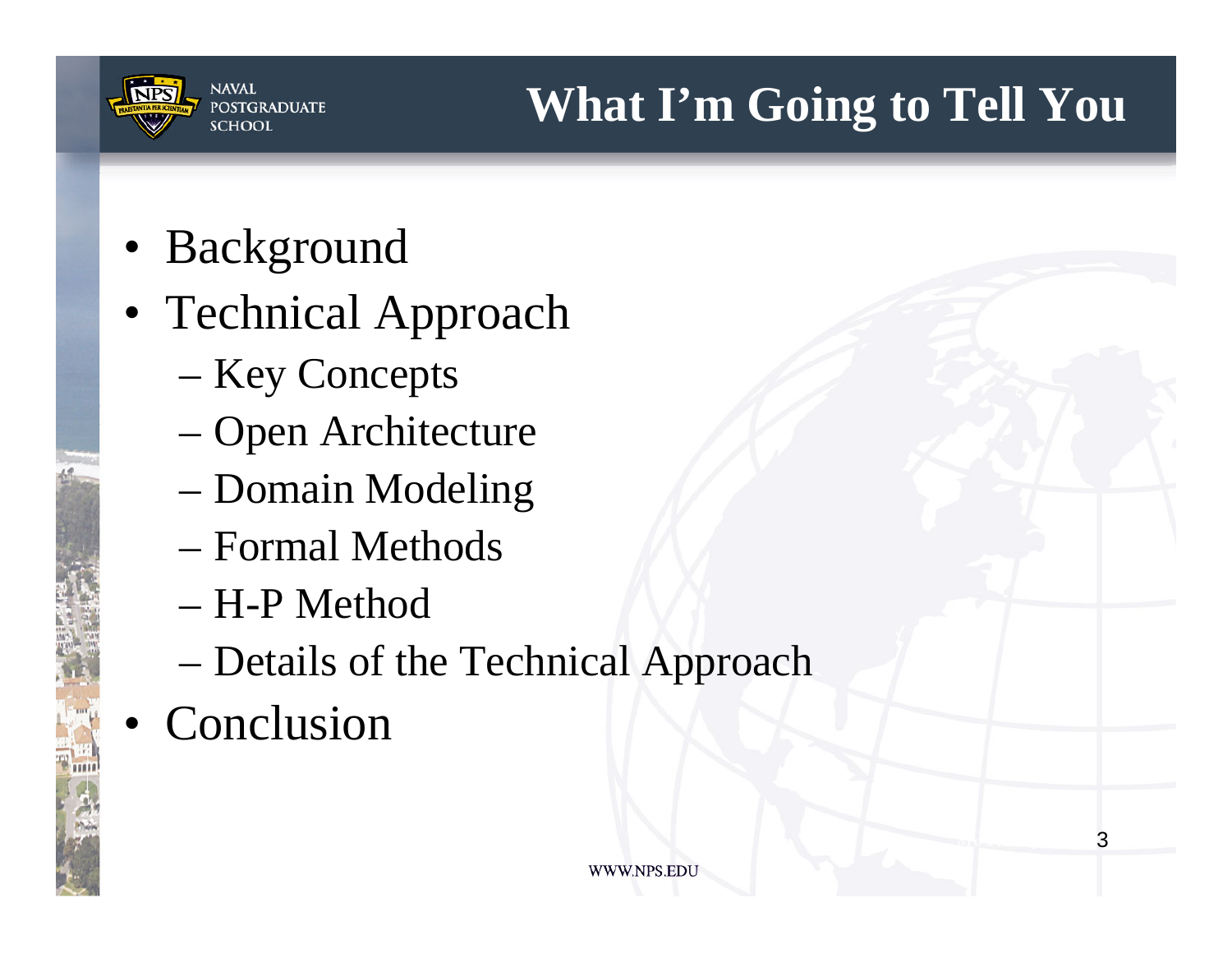

- • The last 15 years (or thereabouts) has seen a number of interesting developments in the technologies that support C4ISR system development.
	- For example, the advent of CEC and GPS provided the impetus for the conceptual development of Network-Centric Warfare (NCW), Network-Centric Operations (NCO) and FORCEnet [Alberts, Garstka, and Stein 2000].
	- Yet, despite all that has been written about the concepts of FORCEnet and Open Architecture (OA), there has been little written on how these two concepts will come together in the naval C4ISR systems of the future.
- • The main emphasis has been on technologies such as Internet Protocol version 6 (IPv6), not the architecture.
- • *As a result, there is no commonly shared or understood model of what this end state may look like.*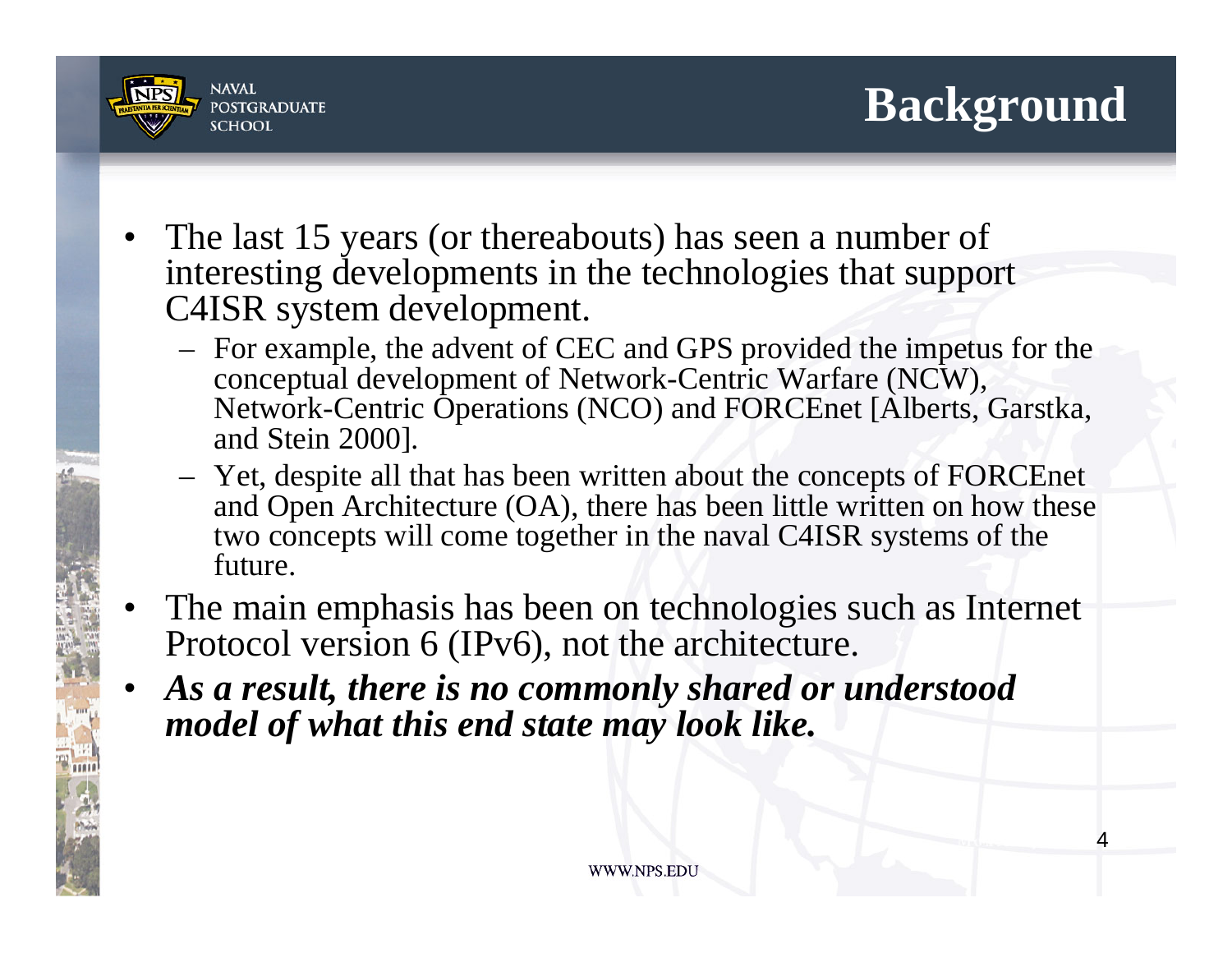



- • There is a tendency to view the system architecture using existing paradigms that were used to develop the "stove-piped" systems that are now proving to be limited in their capability.
- •This is a "paving the cow paths" approach and has made developing FORCEnet capable systems difficult.
- • European firms such as Thales, Saabtech and Terma have already validated the concepts of open architecture, software product lines, and software reuse as applied to combat systems

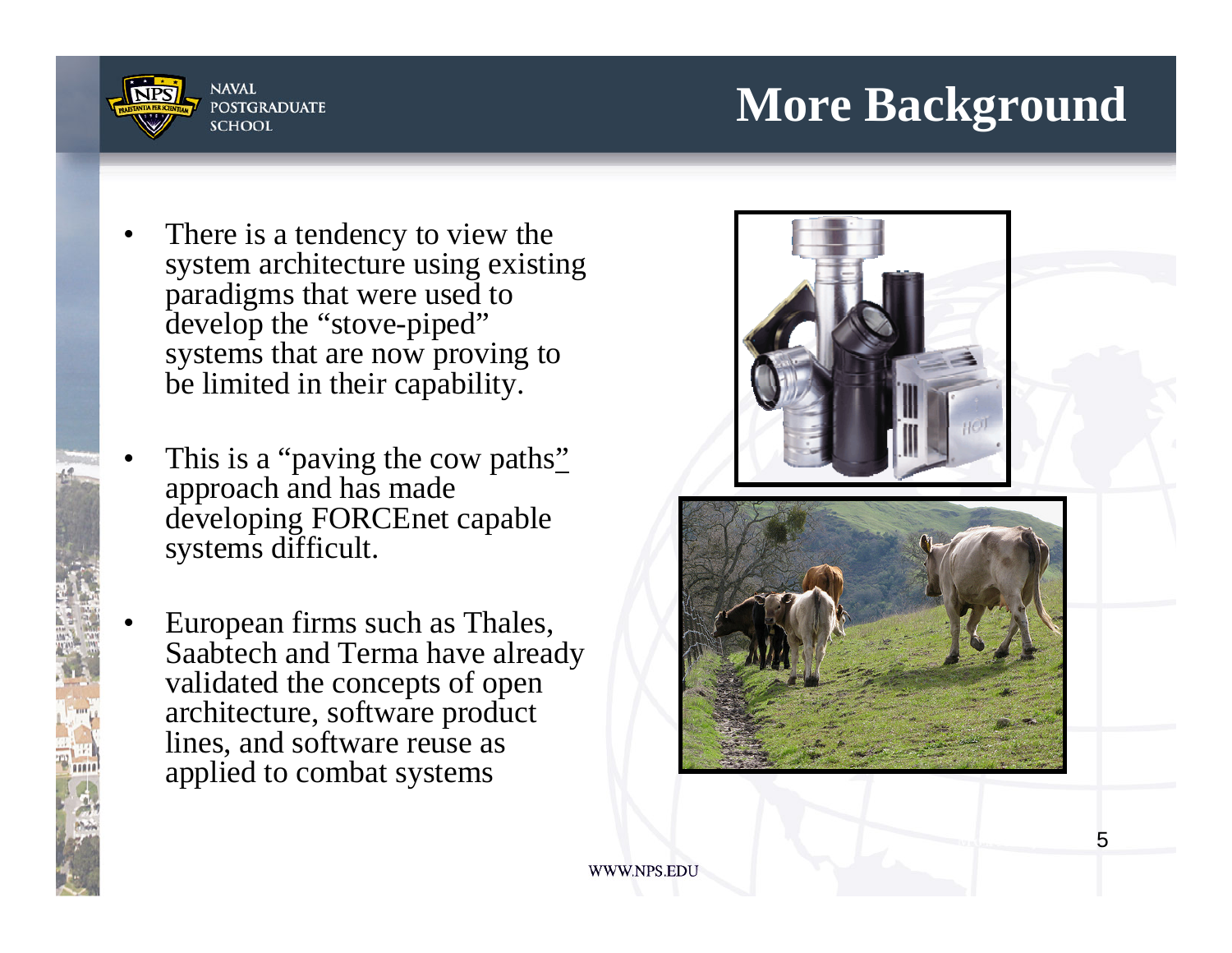

- In addition to lessons learned from European firms, the proposed Technical approach is built upon lessons learned from Lockheed Martin's Norwegian Frigate Project and a predecessor program, Taiwan's PFG-2 Class Frigate project
- Valuable lessons were also learned from the predecessor program to OA, the Common Command and Decision (Common C&D) project.
- Common C&D resulted in the development of several FORCEnet related concepts that were briefed to the Assistant Secretary of the Navy for Research and Development.

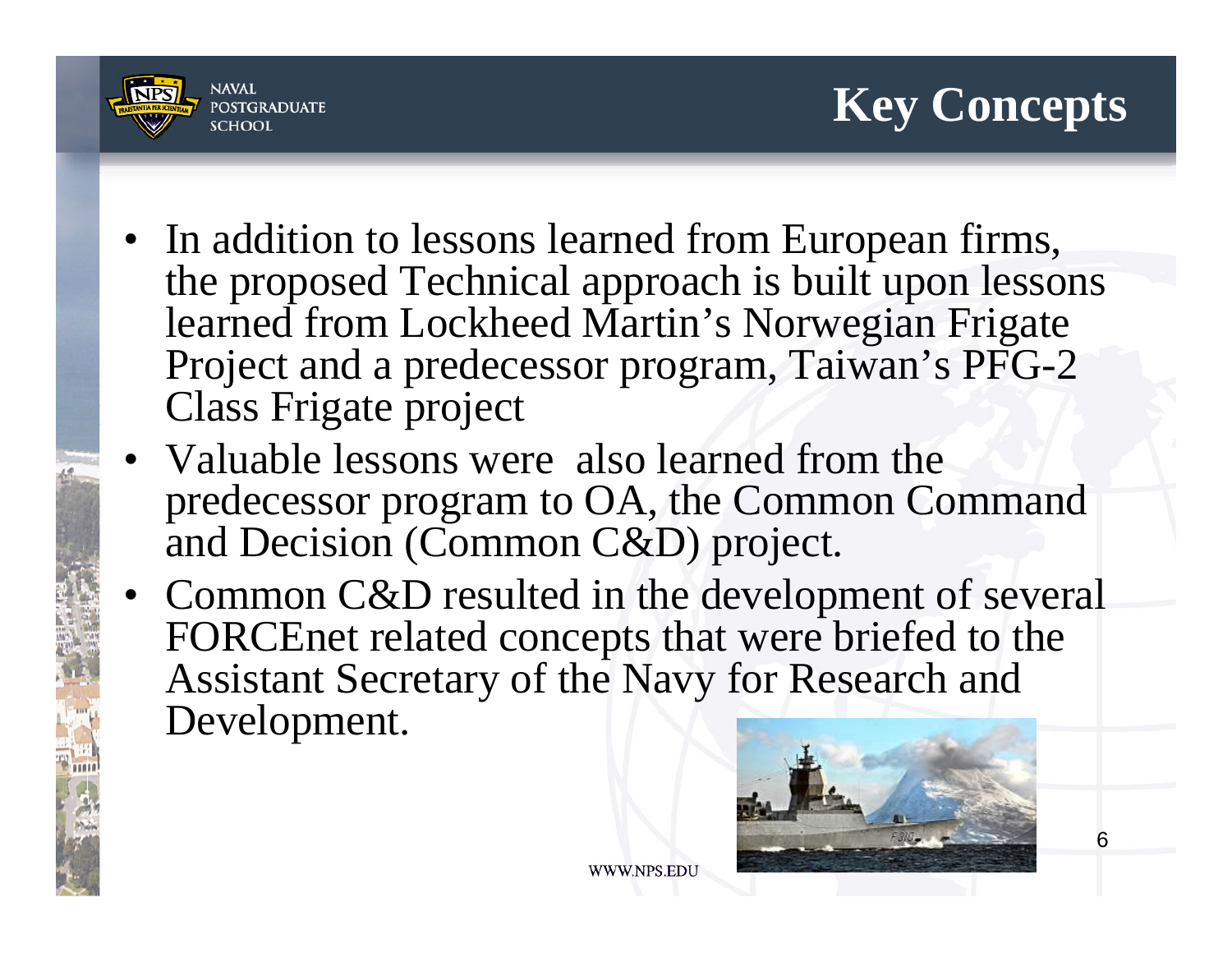

- • The key Open Architecture principles espoused by the Navy are [Naval OA Strategy]:
	- *Modular design and design disclosure*
	- *Reusable application software*
	- Interoperable joint warfighting applications and secure information exchange
	- Life-cycle affordability
	- Encouraging competition and collaboration through development of alternative solutions and sources
- • The first two principles are especially relevant to this paper. It is the authors' belief that proper attention to these principles will result in *software product lines* that provide *domain specific solutions*.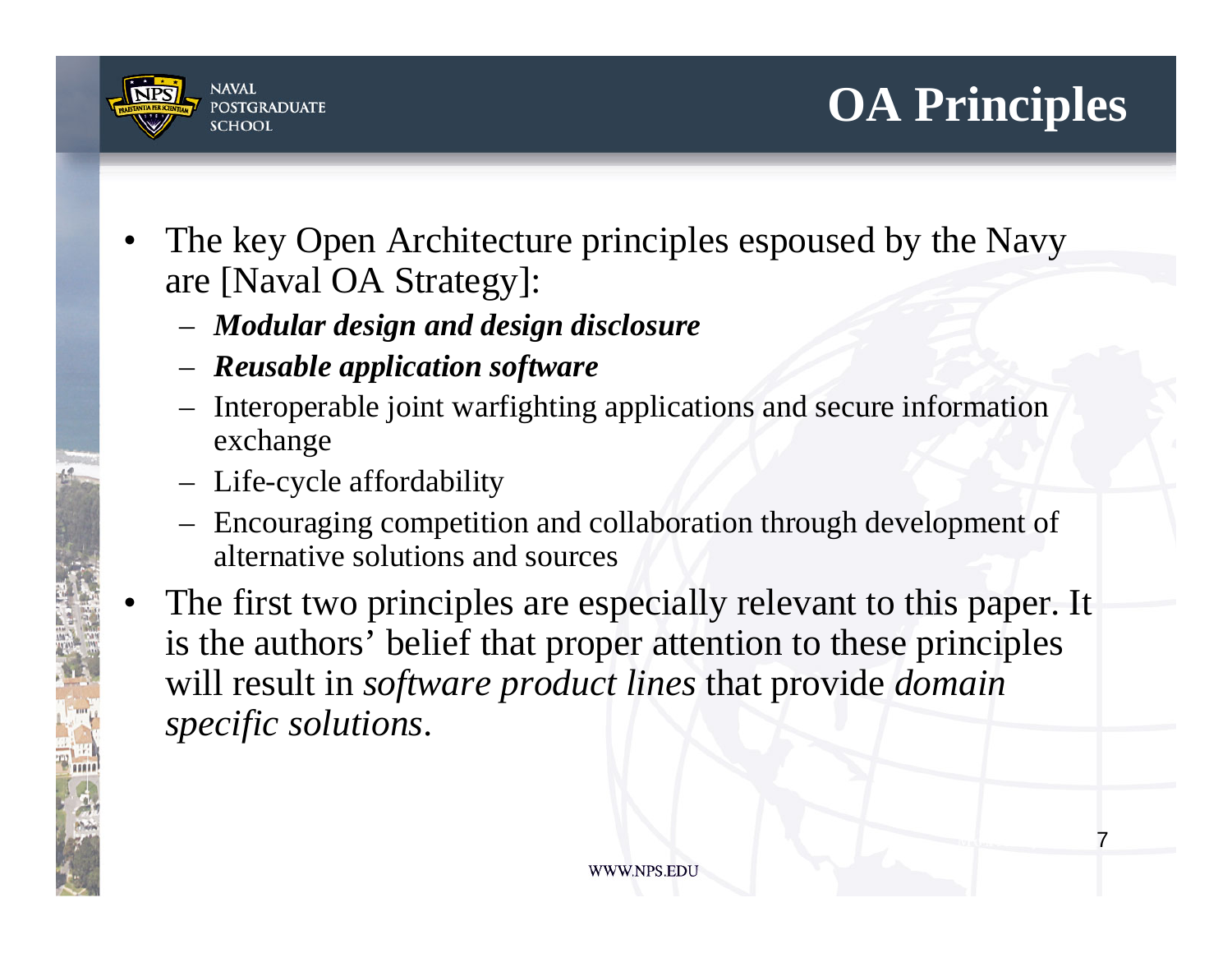

- The ability to make good design decisions early in the process is a significant driver in effectively lowering life-cycle cost and system development time.
- There are two key issues to be addressed with the use of the Open Architecture concept:
	- What is the structure of the various product lines required to support the various warfare domains, and
	- What is the technical approach?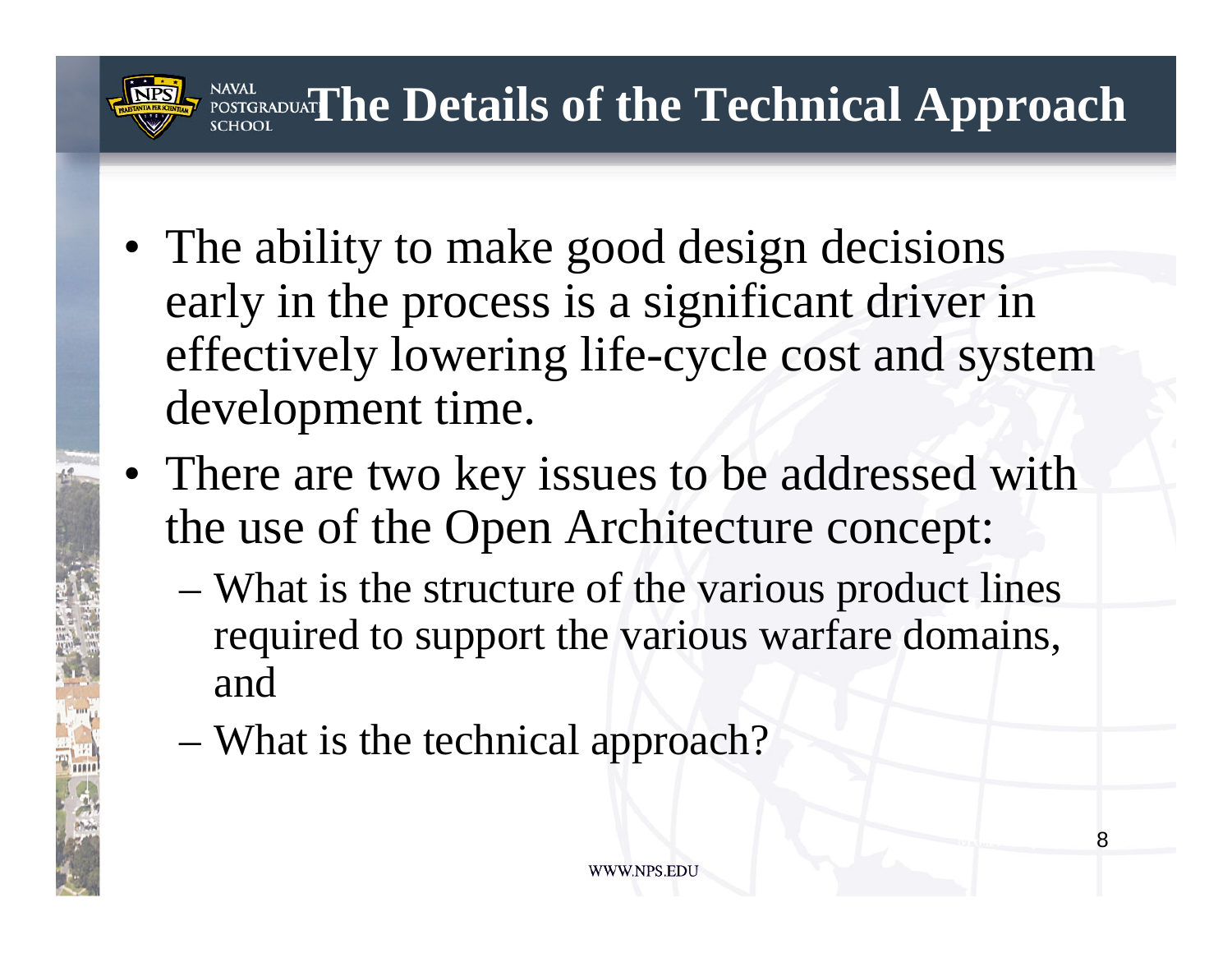

mm

# **Domain Modeling**

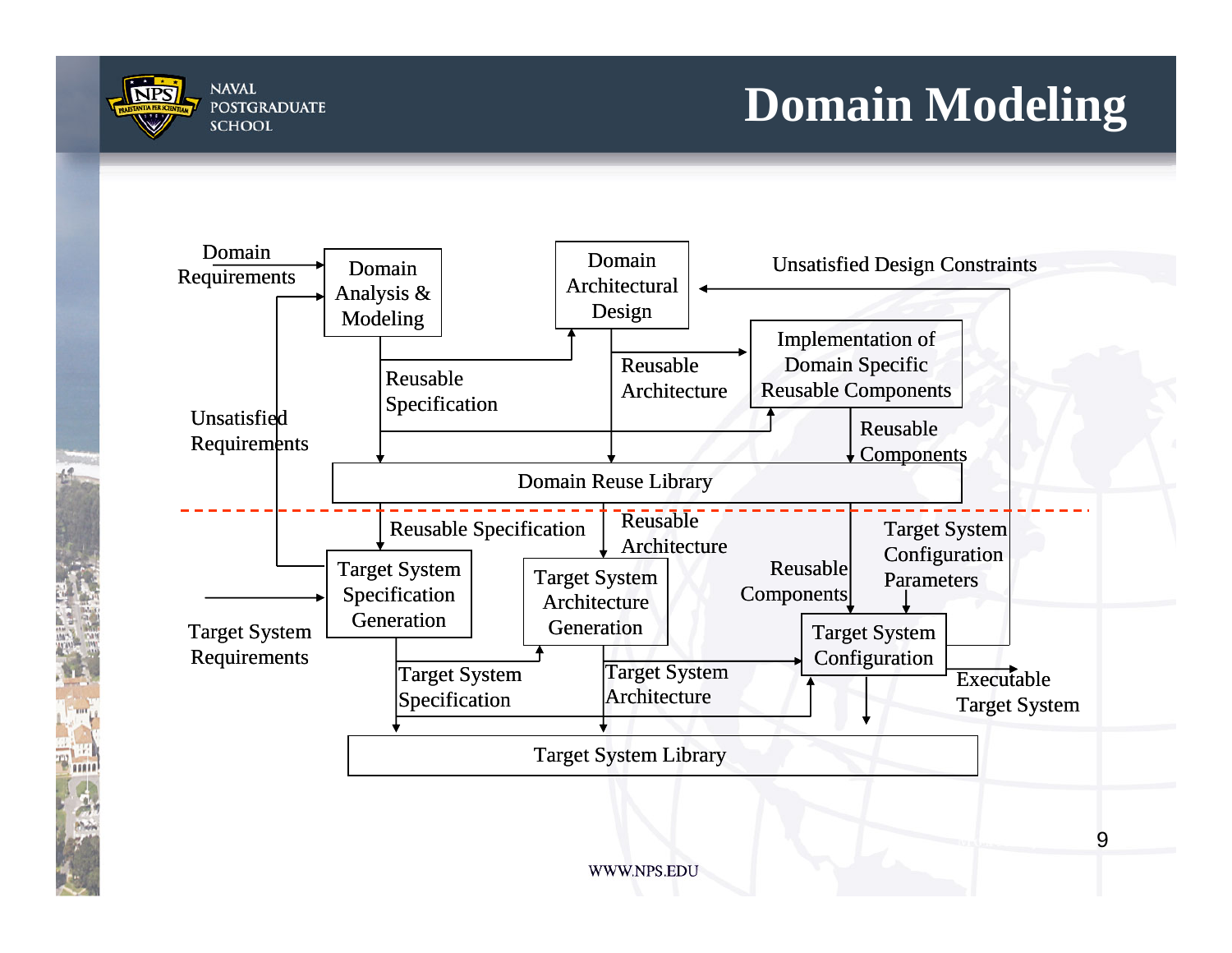

- Formal methods are mathematically-based techniques for the specification, development and verification of software and hardware systems.
- *Natural language specifications tend to get out of hand as the document grows and with growth comes ambiguity.*
- • The use of formal methods for software and hardware design is motivated by the expectation that, as in other engineering disciplines, performing appropriate mathematical analyses can contribute to the reliability and robustness of a design.
- • *Formal methods are appropriate for the design of discreteevent real-time systems because they can be used to specify system behavior without ambiguity.*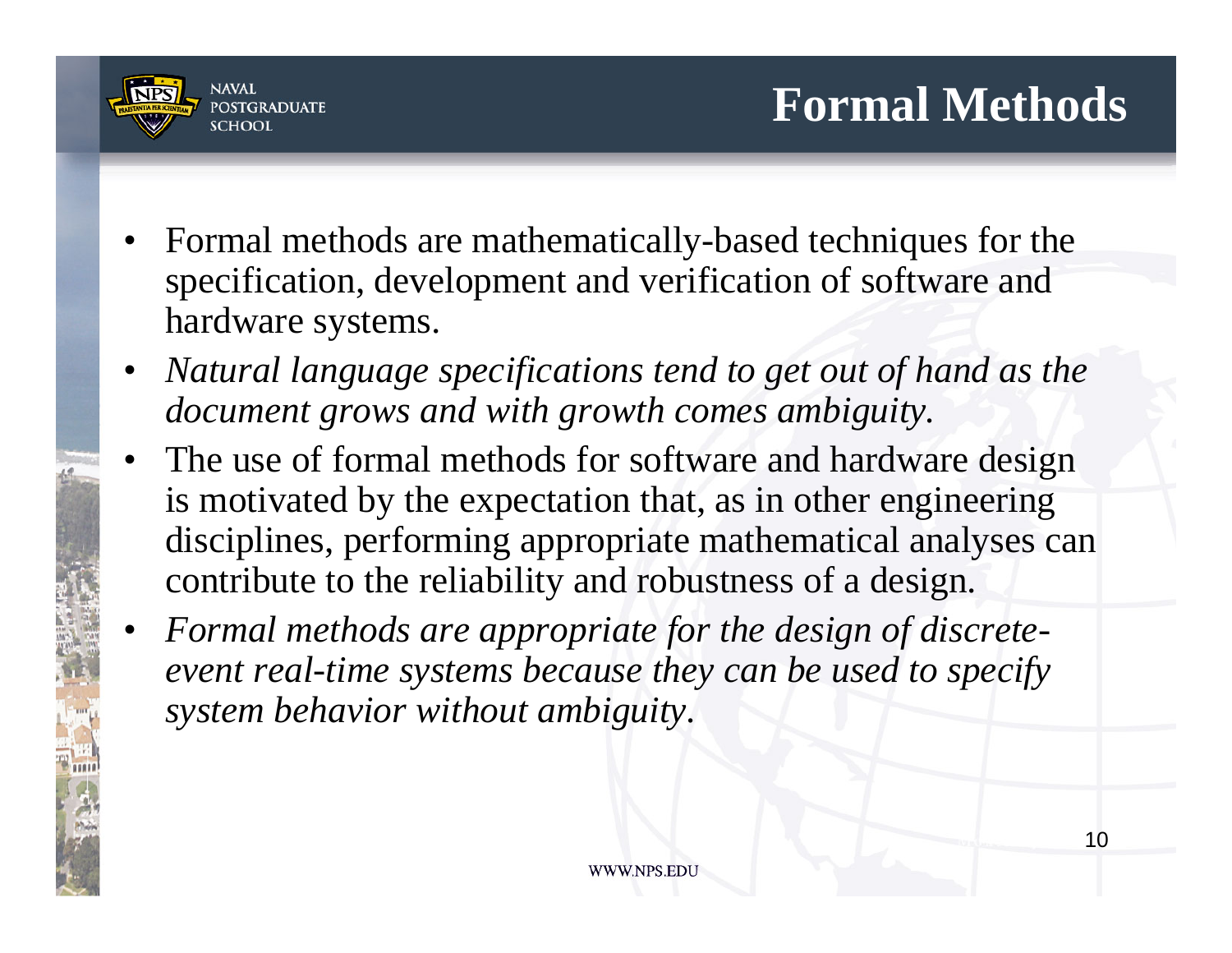



**The Approach**

WWW.NPS.EDU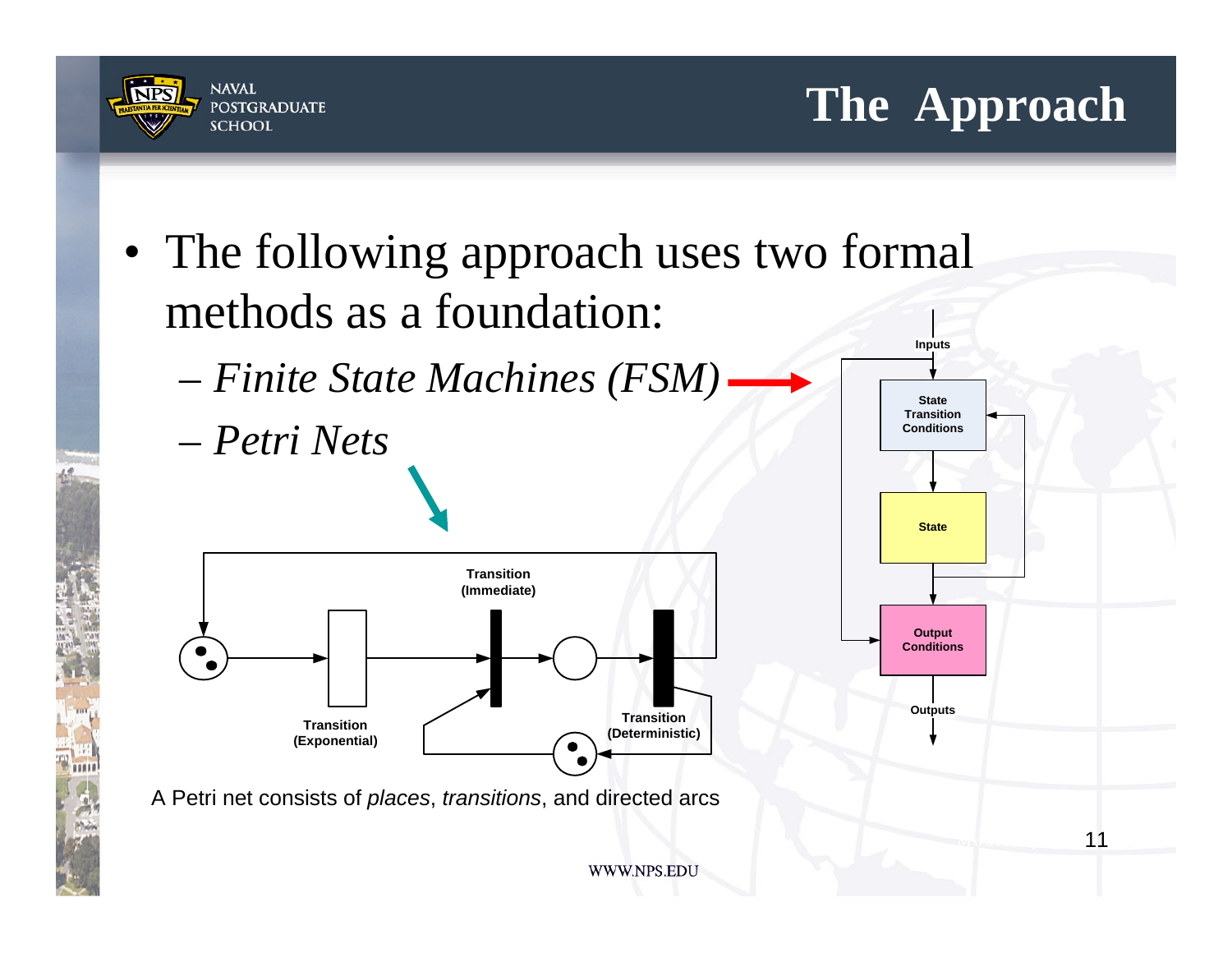

**SCHOOL** • Centered around the Hatley-Pirbhai "*Process for* 

**NAVAL** 

**POSTGRADIJATE** 

- *Systems Architecture and Requirements Engineering*" (PSARE)
	- Model-based process that uses FSM & Petri Nets
	- Accommodates HW, SW & PW
	- Can be described using SYSML/UML or EFFBD's (to name two) (not tool dependent)
	- Results in both a functional and architectural specification model
	- Can be captured with Clymer's OpEMCSS modeling approach which represents both FSM and Petri Nets
- *Core elements are the process/control model and the architecture template*

Operational Evaluation Modeling for Context Sensitive Systems http://www.ecs.fullerton.edu/~jclymer/WWW.NPS.EDU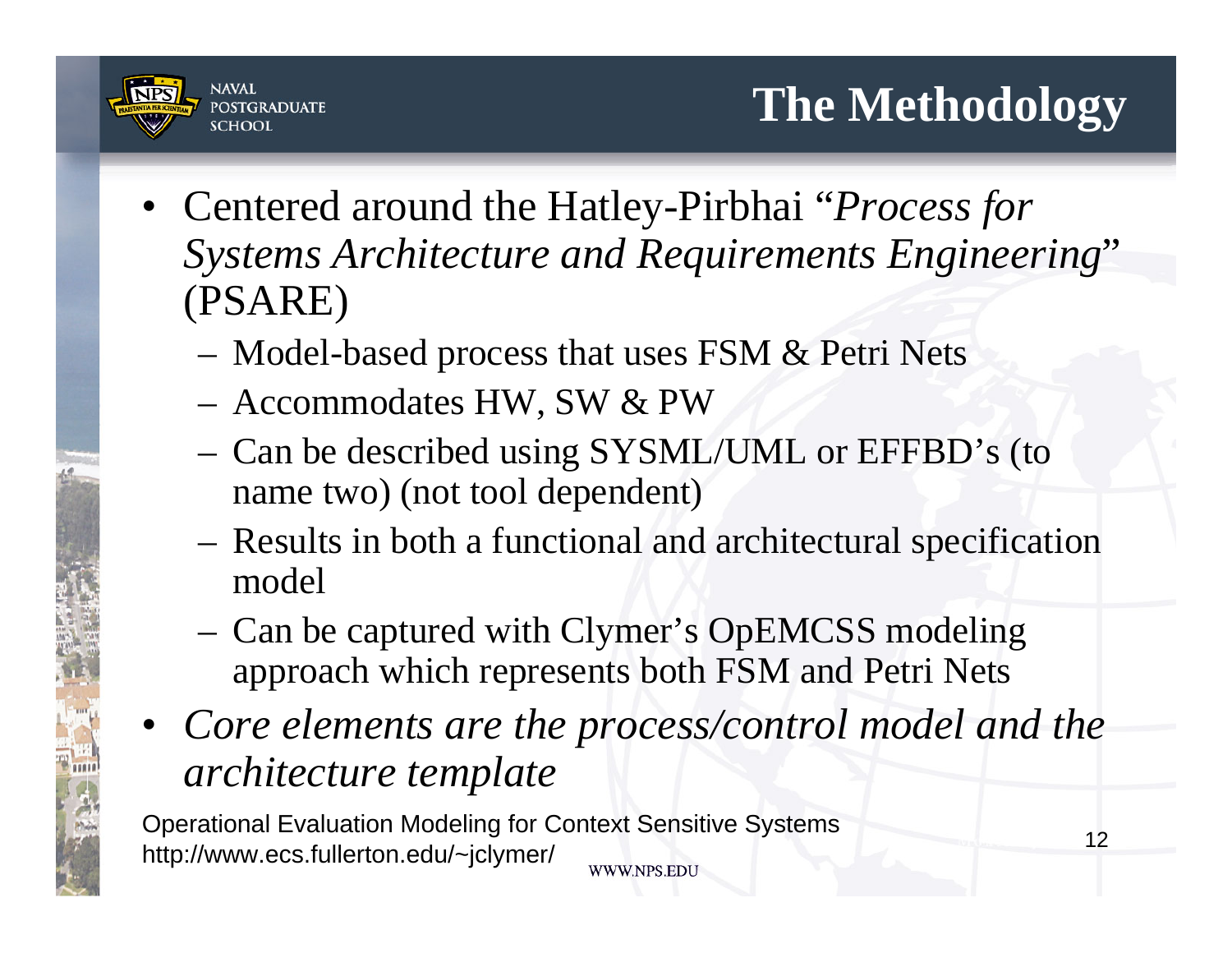

mm

#### **NAVAL HAYAL POSTGRADUAT Hatley-Pirbhai Process/Control Model SCHOOL**

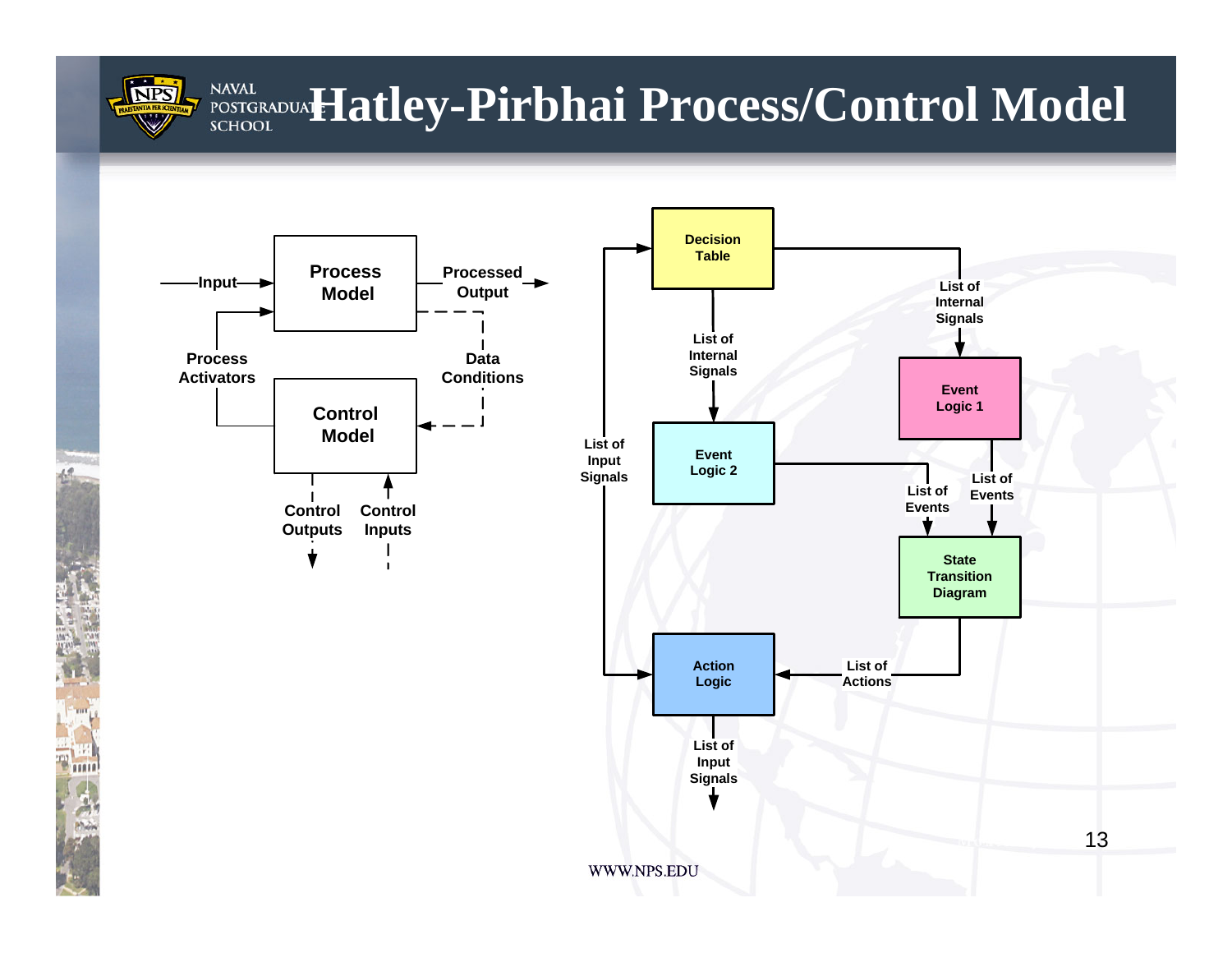

### **HATALE ANDUARY EXPRESS REPAIRING A FEMPLATE TEMPLATE NAVAL**

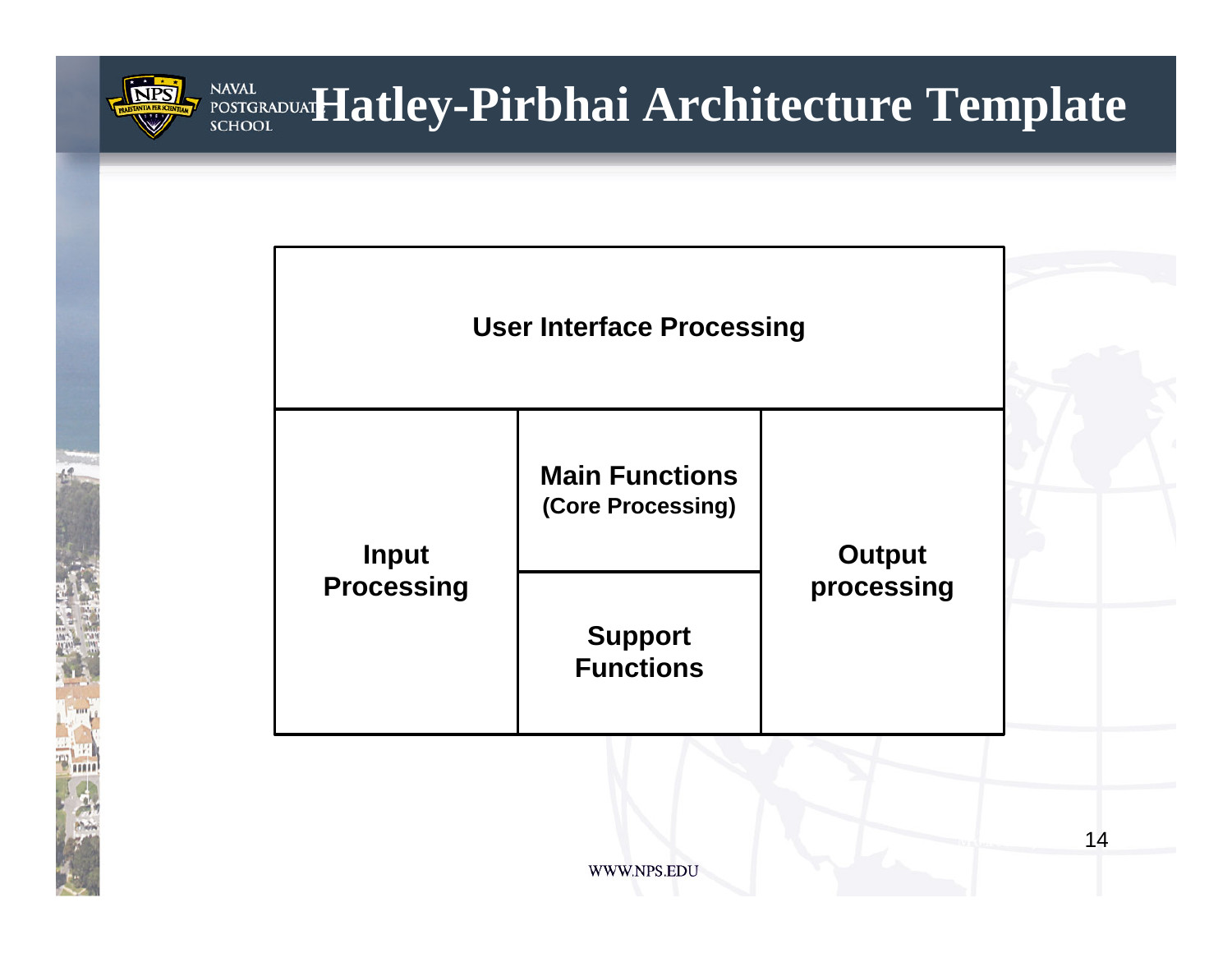

### **H-P Overview**





*H-P originally used Yourdon-DeMarco notation*

mill

The steps

Figures used with permission from H&A Systems Engineering http://www.hasys.com/



Figure 1 Model development process. Enhancing requirements models for each architecture module before drawing flows on the AFD provides consistent allocation of architecture flows to interconnects.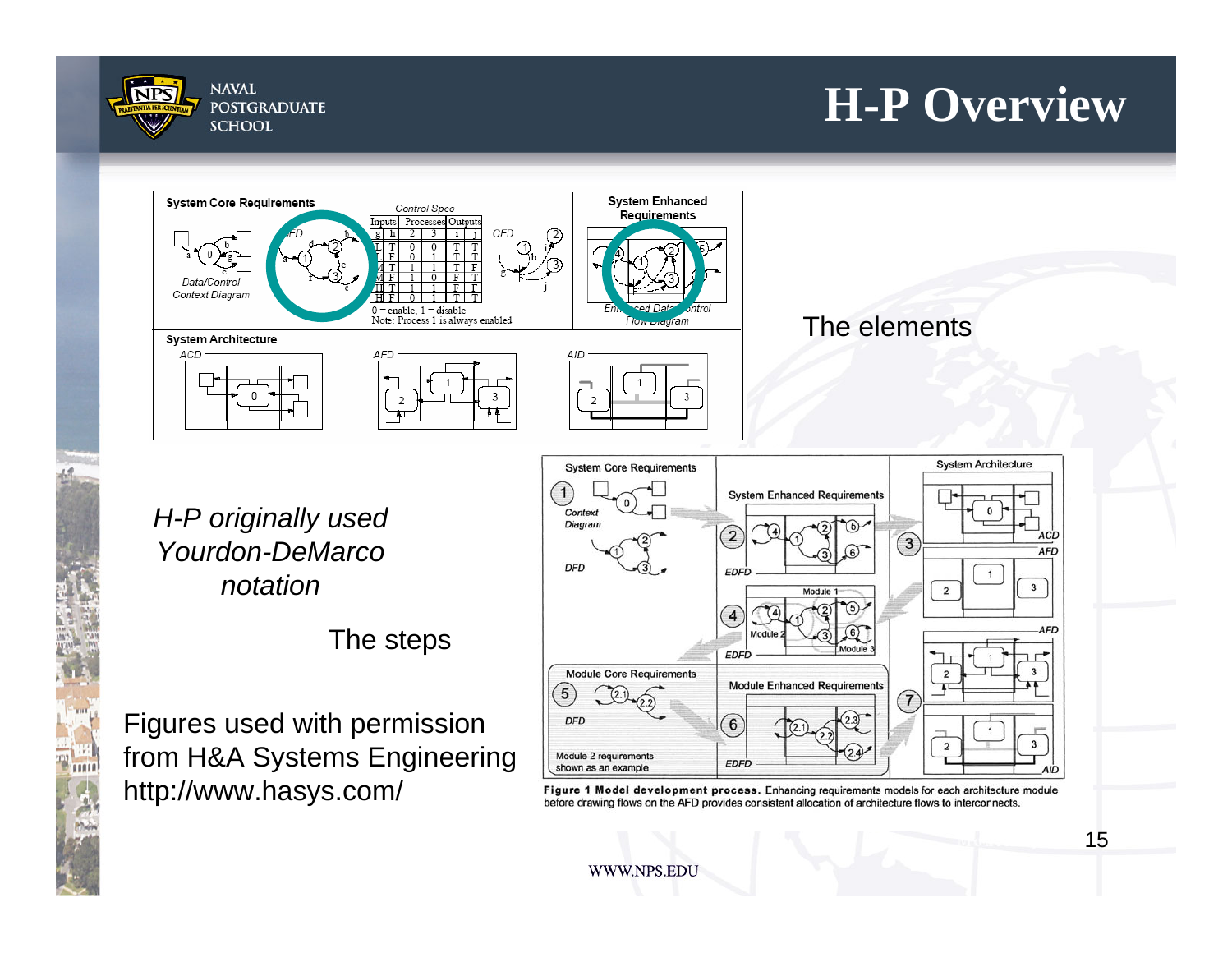

# Allocating to HW, SW & PW



Figure 2 Hardware/software interface modeling using stores. Hardware processes produce flows into stores which are accessed by software processes. Software processes produce flows into stores which are accessed by hardware processes and transformed for intermodule communication.

Figure used with permission from H&A Systems Engineering http://www.hasys.com/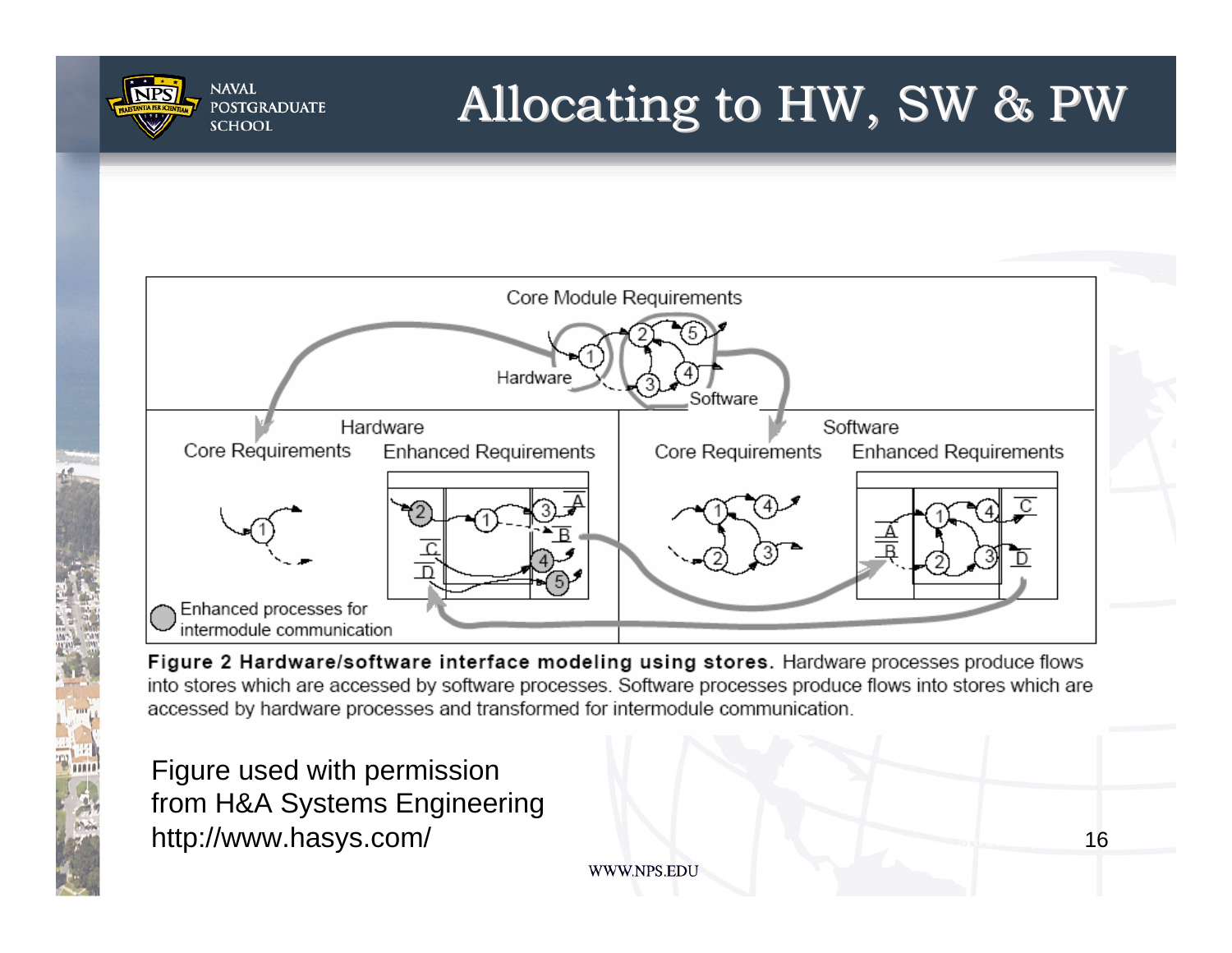

# **Clymer's OpEMCSS Approach**

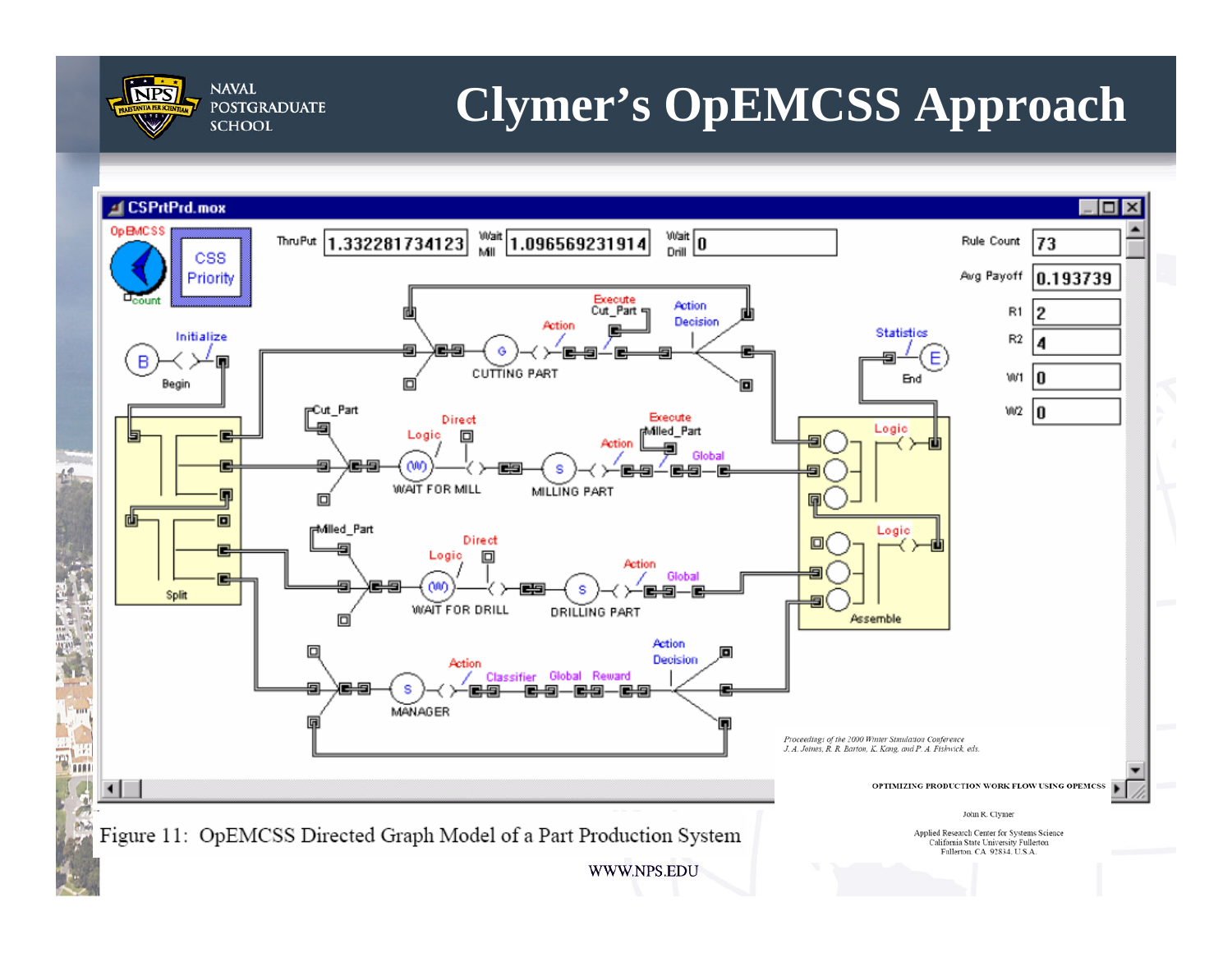![](_page_17_Picture_0.jpeg)

Table 1 HPM Features and Benefits. The rigor and hierarchical nature of HPM provide specific benefits.

| Features                                                 | <b>Benefits</b>                                           |
|----------------------------------------------------------|-----------------------------------------------------------|
| Hierarchical model                                       | • Specifies requirements at<br>appropriate level          |
|                                                          | • Depicts manageable amount<br>of information at one time |
| Graphical and text<br>representation of<br>functionality | • Clearly shows interfaces<br>(functional and physical)   |
|                                                          | • Graphics depict abstract<br>aspects of system           |
|                                                          | • Text defines details                                    |
| Allocation of functions<br>to physical entities          | • Greatly improved interface<br>consistency               |
| Rigorous method                                          | • Promotes thorough design                                |
|                                                          | Identifies gaps early<br>۰                                |

Figure used with permission from H&A Systems **Engineering** http://www.hasys. com/

WWW.NPS.EDU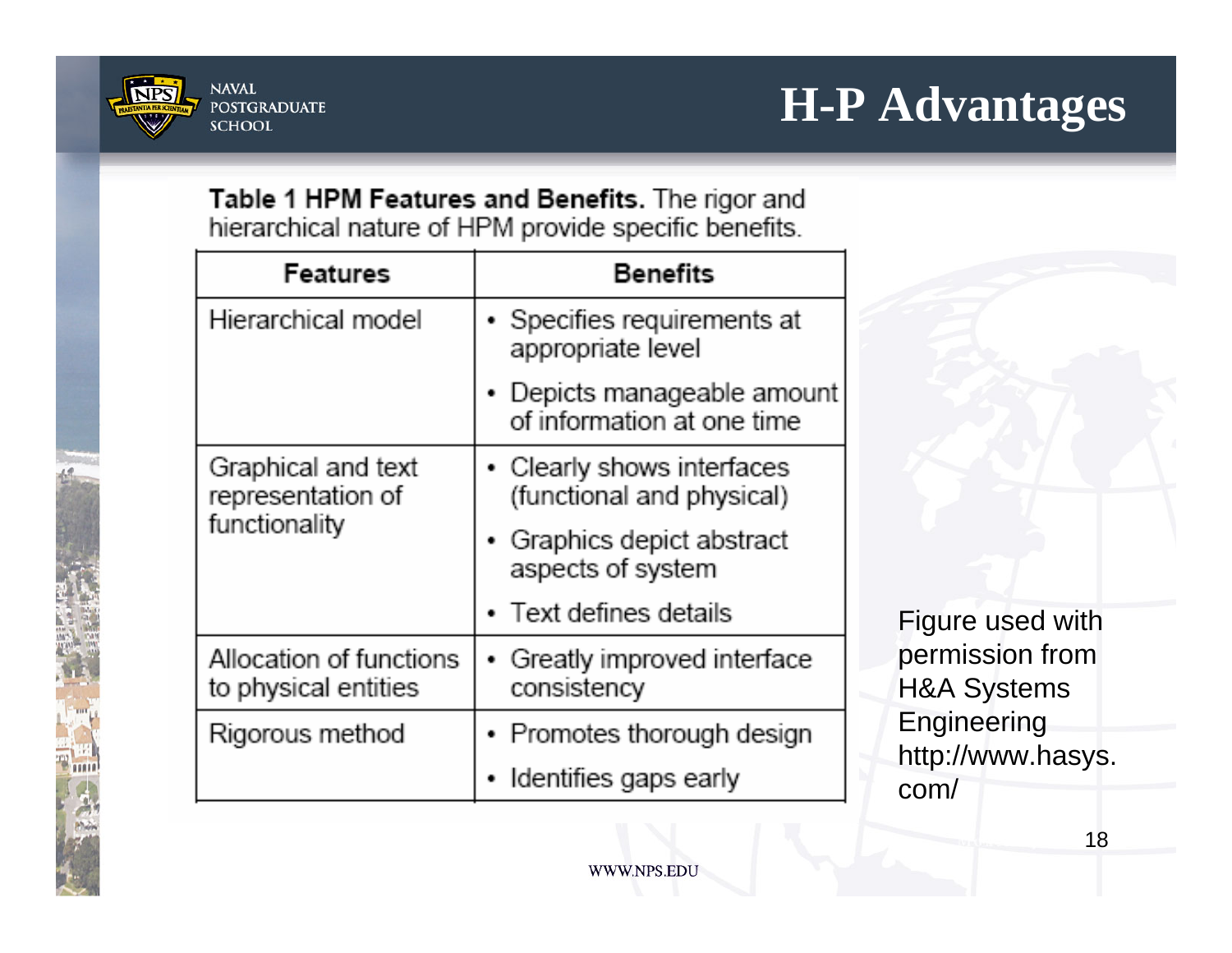- • Another advantage of a simulation-based approach using H-P can be seen by reference to the figure.
- • As system development proceeds down the left side of the "Vee" the models developed provide the foundation and guidance for the steps as integration proceeds up the right side of the "Vee".
- • It should noted that the "Vee" model has been demonstrated to be consistent with spiral development

![](_page_18_Figure_4.jpeg)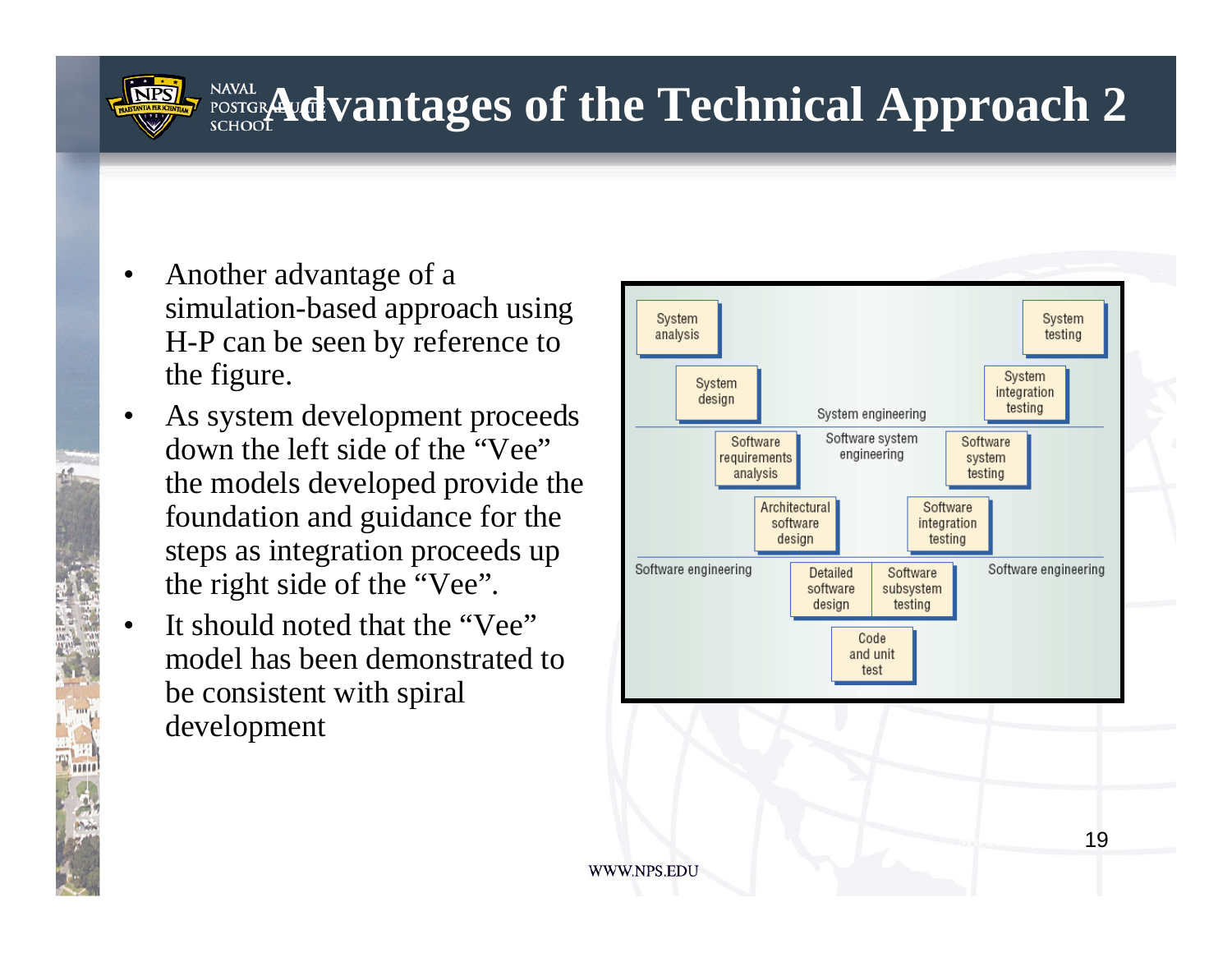![](_page_19_Picture_0.jpeg)

![](_page_19_Picture_1.jpeg)

- • The presented work gives emphasis to the value of a formal process in architecture development.
- • In this case formal will mean that the architecture requirements will be validated through the use of simulation as part of a defined methodology as described.
- • Specifically, the model driven architecture approach has the following advantages:
	- It is a formal method for tying the architecture requirements process to the architecture verification process.
	- It is consistent with acquisition policy
	- It provides a methodology to test Network Centric Operations concepts such as MDA, CMD, and TCT.
- • The use of a simulation-based methodology will result in the requisite DODAF artifacts required for both requirements capture and the description of the system functional behavior.
- • In addition, it supports the development of architectures that incorporate modular design and the identification of reusable and interoperable modules/applications.
- • This approach is consistent with the development of a capability/systemsbased architecture using a spiral or "Vee" approach.